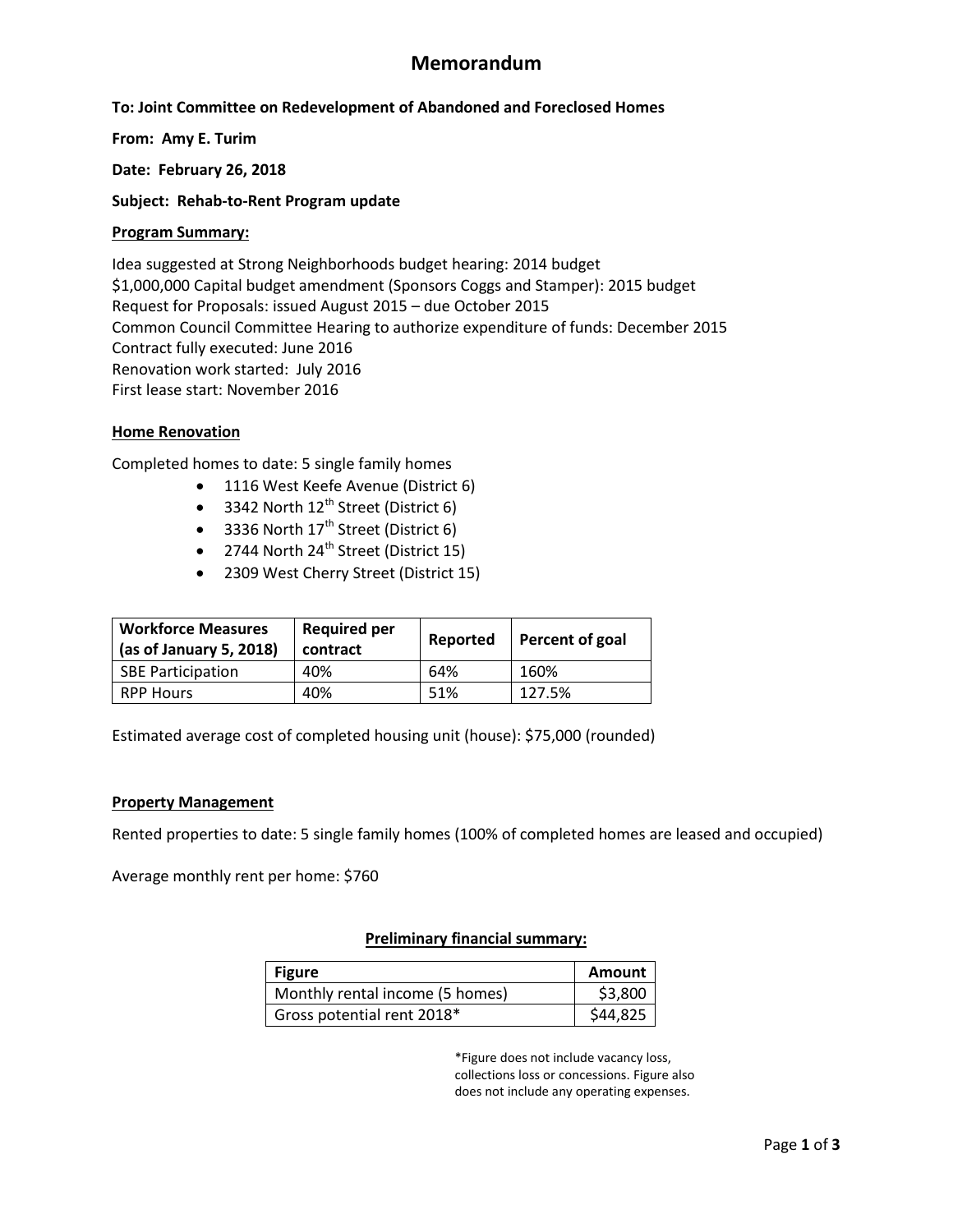### **REHAB TO RENT PROGRAM**

SAMPLE PHOTOS

**2309 WEST CHERRY STREET**